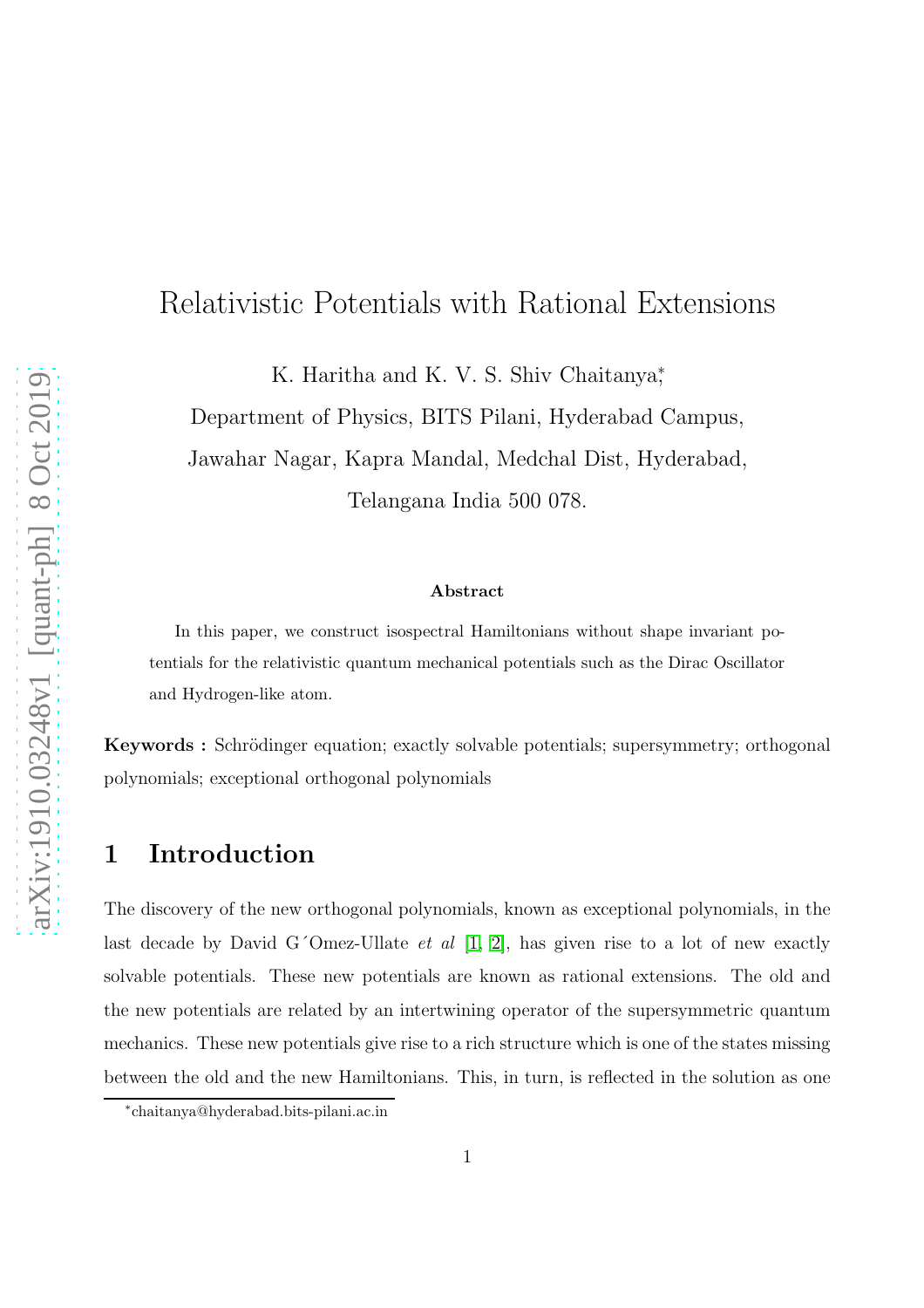of the degrees missing in the polynomial sequence. In literature, the missing degrees in the polynomial sequence are termed as Codimension of the exceptional family. It is well known in the literature that these rational extensions are related through Darboux transformations. First such potential of codimension-2 is constructed by Quesne [\[3,](#page-15-2) [4\]](#page-15-3) and the potential for any arbitrary codimension is given by Odake & Sasaki [\[5,](#page-15-4) [6\]](#page-15-5). Exceptional orthogonal families with higher order are generated through Darboux transformations [\[7,](#page-15-6) [8,](#page-15-7) [9\]](#page-15-8). The role of Darboux transformations is further studied and clarified in the reference [\[10\]](#page-15-9). Exceptional polynomials are developed using the prepotential approach [\[11\]](#page-15-10). The exceptional polynomials are also extended to PT symmetry Hamiltonians [\[12\]](#page-15-11) and the prominent examples are PT-symmetric Scarf II potential [\[13,](#page-16-0) [14,](#page-16-1) [15\]](#page-16-2). Exceptional polynomials for symmetry group preserving the form of Rayleigh-Schrödinger equation are constructed [\[16\]](#page-16-3). Alternative derivation of many infinitely exceptional Wilson and Askey-Wilson polynomials is presented [\[17\]](#page-16-4). These exceptional polynomial systems appear as solutions to the quantum mechanical problems in the exactly solvable models [\[18,](#page-16-5) [19\]](#page-16-6) or in superintegrable systems [\[20\]](#page-16-7). In the reference [\[21\]](#page-16-8), it is shown that the quantum mechanical problems whose solutions are Laguerre or Jacobi polynomials will also admit exceptional Laguerre or Jacobi polynomial solutions after the suitable modification of the potential. One of the authors has constructed the exceptional isospectral Hamiltonians for the harmonic oscillator Wigner function [\[22\]](#page-16-9). Particles whose energies are greater than their rest mass energy, where the relativistic effects creep in, are to be invariably studied under relativistic quantum mechanics. The study of subatomic particles, moving at relativistic speeds, is incomplete without unifying quantum mechanics with relativity. The properties of the Dirac Oscillator potential are studied by J. Benitez et al. [\[23\]](#page-16-10). It is found that the energy eigen functions are the same as the non relativistic harmonic oscillator[\[24\]](#page-16-11). In a work by [\[25\]](#page-16-12), a canonical quantization was done on the Dirac Oscillator in  $(1+1)$  and  $(1+3)$  dimensions where it was found that Dirac oscillator field can be identified to be composed of infinite degrees of freedom that are decoupled quantum linear harmonic oscillators. It is shown that the energies of relativistic linear harmonic oscillators for the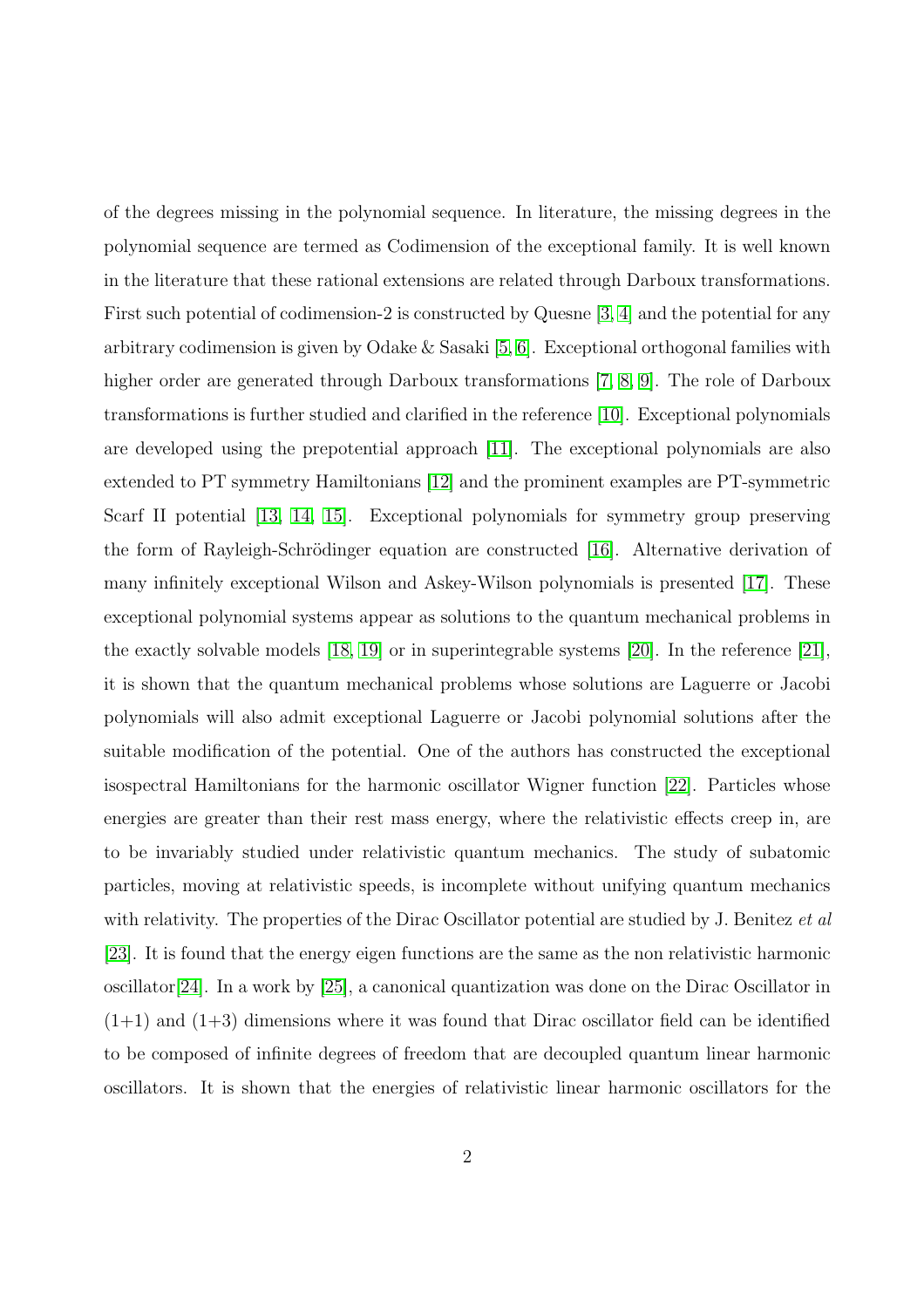Dirac oscillator field are the quanta. In a work done by [\[26\]](#page-16-13), the partition function and other thermal properties like free energy, entropy and specific heat are calculated for the  $(1+1)$ dimensional Dirac Oscillator with spin non-commutativity of coordinates. In this paper, we construct the rational extensions of certain relativistic quantum mechanical problems. The exceptional Dirac equation under Hartmann and Ring shaped potentials[\[27\]](#page-16-14), the Dirac Oscillator problem under the Aharnov Bohm and Magnetic monopole potentials [\[28\]](#page-16-15) the hydrogen-like atom are solved for super symmetric partner potentials, whose solutions turn out to be exceptional polynomials.

This paper is arranged as follows: In section II, we consider the Dirac equation in the presence of Hartmann and ring shaped potentials involving the Laguerre and Jacobi differential equations to radial and angular parts respectively, where we derive the exceptional polynomial solutions to radial and angular parts. In section III, we take the Radial component of the Dirac oscillator wherein the electromagnetic potential is the combination of the Aharnov-Bohm and magnetic monopole potential and after making suitable modifications to the equation, we obtain the exceptional Laguerre solutions. In section IV, we derive isospetral potential the relativistic Hydrogen-like atom with rational extensions containing the exceptional Laguerre polynomial as their solutions. In section V, we make brief concluding remarks.

# 2 The exceptional polynomial solutions for the Radial Part of the Hartmann and ring shaped potentials

In this section, we construct the exceptional Laguerre polynomials as solutions to the Dirac equation in the presence of Hartmann and Ring shaped potentials. Hartmann potential is a non-central potential introduced by Hartmann [\[29\]](#page-17-0) obtained by adding a potential to the coulomb potential. Ring shaped oscillator potential is that obtained when the coulomb part of the Hartmann potential is replaced by Harmonic Oscillator term used to describe its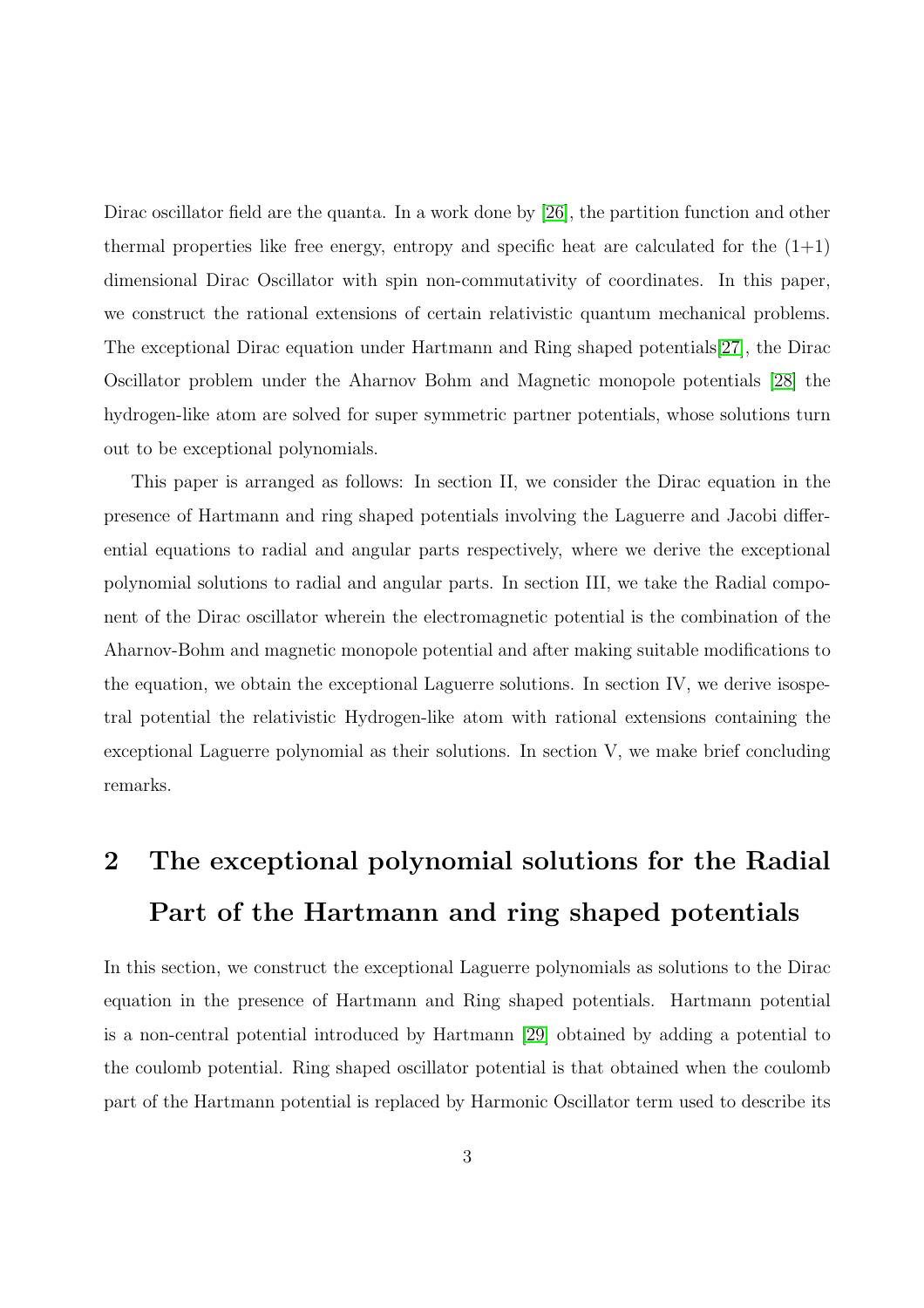energy spectrum [\[29\]](#page-17-0). We consider the radial part of the Dirac equation in the presence of Hartmann and Ring shaped potentials that is derived by Z. Bakhshi [\[27\]](#page-16-14).

<span id="page-3-0"></span>
$$
\frac{d^2u(r)}{dr^2} + \left[\frac{(\epsilon^2 - M^2c^4)}{\hbar^2c^2} - \frac{\rho}{r^2} + \left[\frac{(\epsilon + Mc^2)}{\hbar^2c^2}\right] \frac{V_o\lambda}{r}\right]u(r) = 0\tag{1}
$$

By following the procedure in ref [\[27\]](#page-16-14) and defining  $\rho = l(l+1);$   $\left(\frac{(\epsilon + Mc^2)}{c^2}\right)$  $\frac{(Mc^2)}{c^2} \frac{V_o \lambda}{r}$  $(\frac{c}{r}) = \frac{1}{4}\omega^2; \frac{\epsilon^2 - M^2c^4}{c^2}$  $\frac{M^{2}c^{4}}{c^{2}} =$  $2n\omega + (l + \frac{3}{2})$  $\frac{3}{2}$ ) $\omega$  then substituting in the equation [\(1\)](#page-3-0) in terms of natural units we get

<span id="page-3-1"></span>
$$
\frac{d^2u(r)}{dr^2} + [2n\omega + (l + \frac{3}{2})\omega - \frac{l(l+1)}{r^2} - \frac{1}{4}\omega^2r^2]u(r) = 0.
$$
 (2)

The solution to equation  $(2)$  as taken by Z. Bhakshi $([27])$  $([27])$  $([27])$ 

$$
U_{n,l}(r) = (\xi)^{\frac{l+1}{2}} exp(-\frac{\xi}{2}) L_n(\xi), \tag{3}
$$

where  $\xi = \frac{1}{2}$  $\frac{1}{2}\omega r^2$  gives the Laguerre differential equation and  $L_n(\xi)$  satisfies

<span id="page-3-2"></span>
$$
\xi L''_n(\xi) + [(l + \frac{3}{2} - \xi)]L'_n(\xi) + nL_n(\xi) = 0.
$$
\n(4)

To derive exceptional Laguerre polynomials as solutions to the Dirac equation in the presence of Hartmann and Ring shaped potentials, we add an extra potential  $V_e$  to the differential equation [\(4\)](#page-3-2).

<span id="page-3-3"></span>
$$
\xi H_n''(\xi) + [(l + \frac{3}{2} - \xi)]H_n'(\xi) + (n + V_e)H_n(\xi) = 0,
$$
\n(5)

here we define  $l + \frac{1}{2} = m$  and  $n = \lambda - 1$ . We demand that

$$
H(\xi) = \frac{f_n(\xi)}{\xi + m} \tag{6}
$$

be the solution to the equation[\(5\)](#page-3-3). Then we get

$$
\xi\left(\frac{2f(\xi)}{(\xi+m)^3} - \frac{2f'(\xi)}{(\xi+m)^2} + \frac{f''(\xi)}{\xi+m}\right) + (m+1-\xi)\left(\frac{-f(\xi)}{(\xi+m)^2} + \frac{f'(\xi)}{\xi+m}\right) + (\lambda - 1 + V_e(\xi, m))\frac{f_n(\xi)}{\xi+m} = 0
$$
\n(7)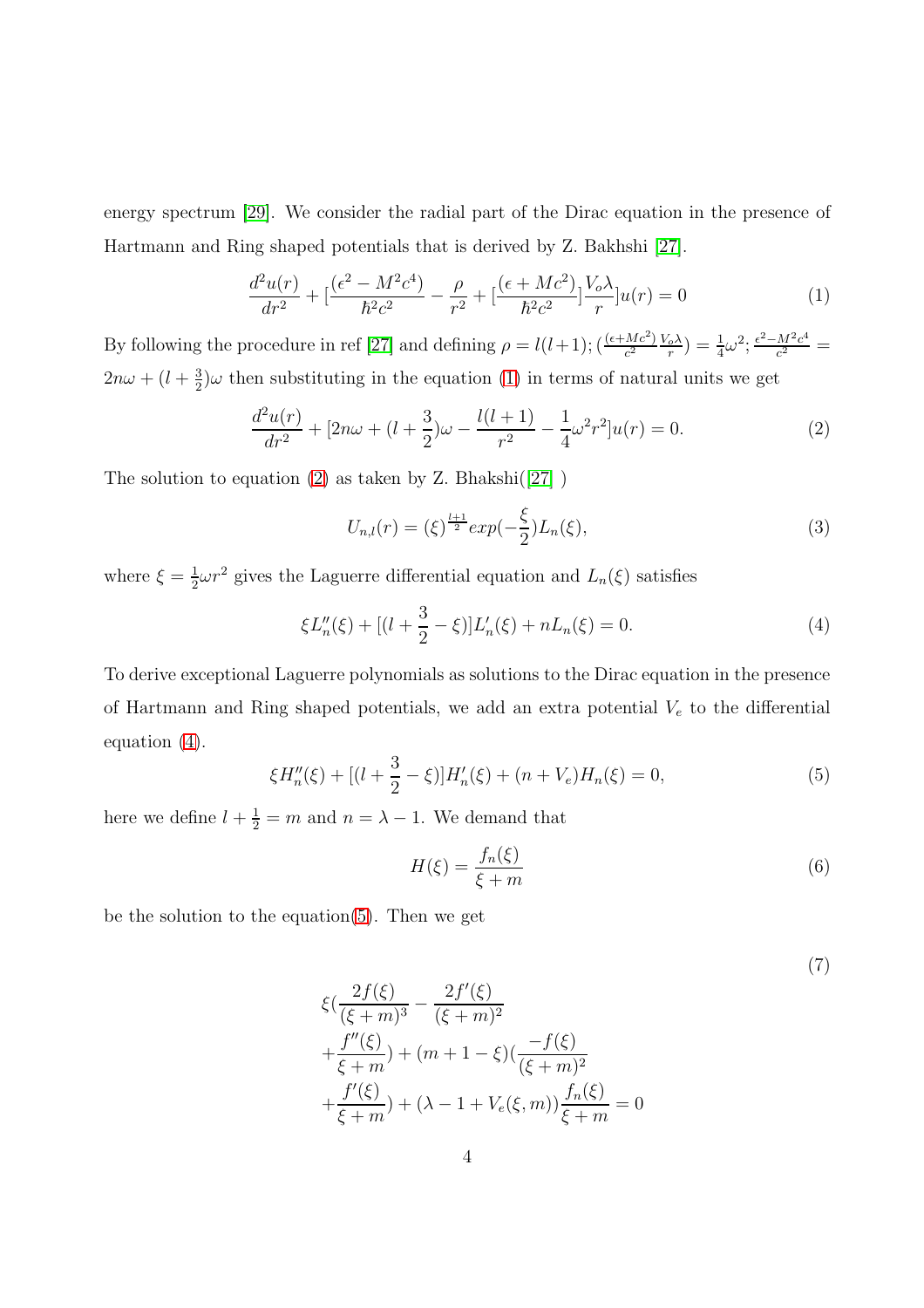$$
\xi f''(\xi) - \left[\frac{\xi - m}{\xi + m}\right](m + 1 + \xi)f'(\xi) + \frac{2m}{(\xi + m)^2} - \frac{1}{\xi + m} + V_e)f(\xi) = -(\lambda - 1)f(\xi) \tag{8}
$$

On rearranging

$$
\xi f''(\xi) + \left[\frac{-2\xi}{\xi + m} + (m + 1 - \xi)f'(\xi) + \left(\frac{2\xi}{(\xi + m)^2} - \frac{m + 1 - \xi}{\xi + m} + V_e\right)f(\xi) = -(\lambda - 1)f(\xi)
$$
(9)

<span id="page-4-0"></span>
$$
-\xi f''(\xi) + \left[\frac{\xi - m}{\xi + m}\right] [(m + 1 + \xi)f'(\xi) + \frac{2m}{(\xi + m)^2} - \frac{1}{\xi + m} + V_e] f(\xi) = (\lambda - 1)f(\xi) \tag{10}
$$

On comparing the equation [\(10\)](#page-4-0) with the standard form of  $X_1$ - exceptional Laguerre equation in eqn.[\(11\)](#page-4-1),

<span id="page-4-1"></span>
$$
-xy'' + \frac{x-k}{x+k}[(k+x+1)y'+y] = \lambda(y)
$$
\n(11)

and demanding  $f_n(\xi)$  satisfy the  $X_1$ - exceptional Laguerre equation determines the potential  $V_e$  as  $V_e(\xi, m)$  to be

$$
V_e(\xi, m) = -\frac{2m}{(\xi + m)^2} + \frac{1}{\xi + m}.
$$
\n(12)

Substituting back  $m = l + \frac{1}{2}$  $\frac{1}{2}$  and  $\xi = \frac{1}{2}$  $\frac{1}{2}\omega r^2$  we obtain the exceptional partner potential as

$$
V_e(r,l) = -\frac{2l+1}{\left(\frac{1}{2}\omega r^2 + \left(\frac{2l+1}{2}\right)\right)^2} + \frac{1}{\left(\frac{1}{2}\omega r^2 + \frac{2l+1}{2}\right)}\tag{13}
$$

Thus, we have to add these terms to the original potential in order to get the exceptional partner potential  $V^+(r, l) = V_o(r, l) + V_e(r, l)$ . Hence, we obtain the modified form of the partner potential as

$$
V^{+}(r,l) = \frac{(\epsilon^{2} - M^{2}c^{4})}{\hbar^{2}c^{2}} - \frac{\rho}{r^{2}} + \left[\frac{(\epsilon + Mc^{2})}{\hbar^{2}c^{2}}\right] \frac{V_{o}\lambda}{r} - \frac{2l+1}{\left(\frac{1}{2}\omega r^{2} + \left(\frac{2l+1}{2}\right)\right)^{2}} + \frac{1}{\left(\frac{1}{2}\omega r^{2} + \frac{2l+1}{2}\right)}\tag{14}
$$

Thus by changing the weight function of the Laguerre polynomial, we arrive at an isospectral potential to the Hartmann and ring shaped potentials.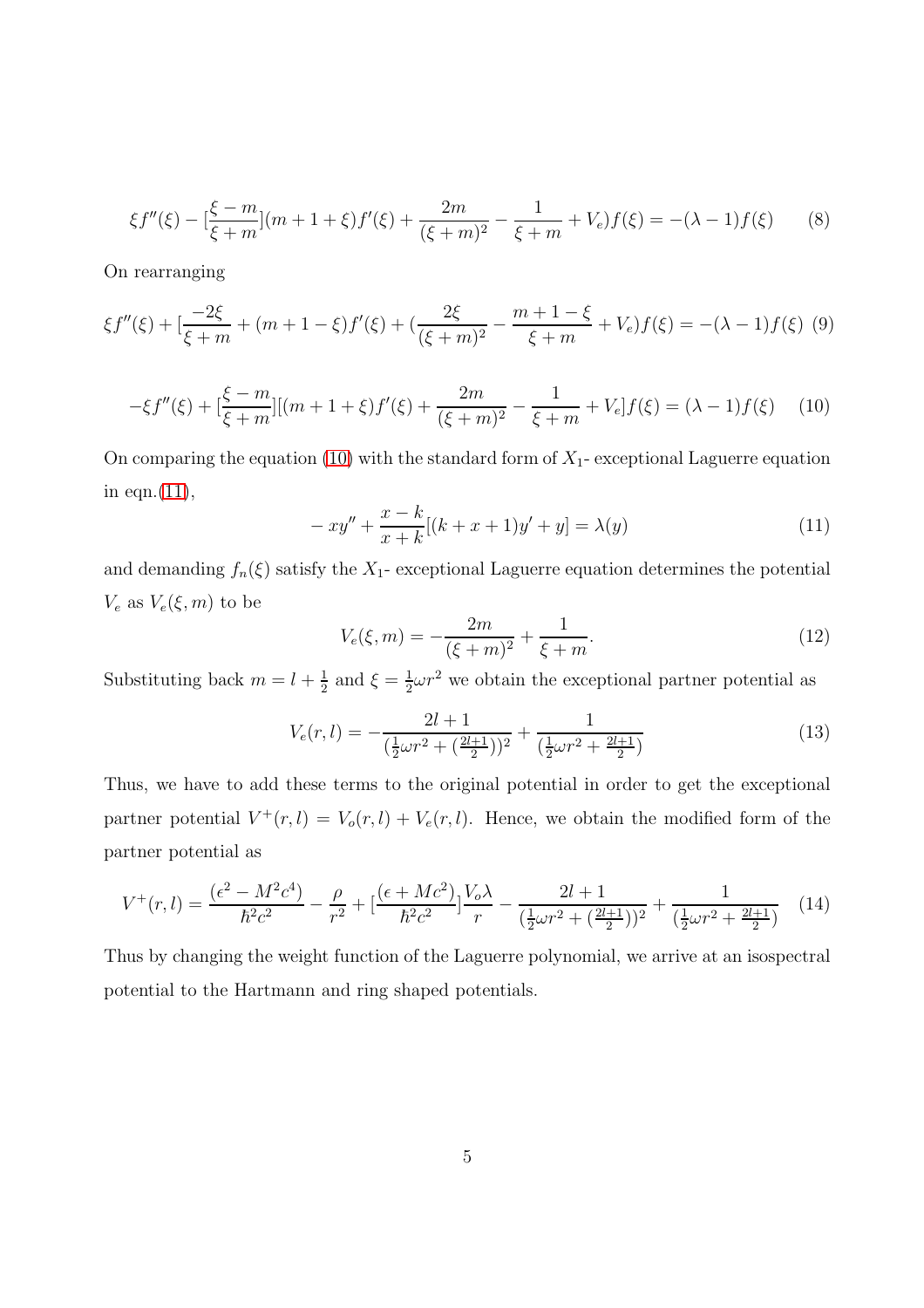# The Exceptional polynomial solutions for the angular part of the Hartmann and ring shaped potentials

In this section, we shall proceed to consider the angular part of the ring shaped potentials as given by the first function in the differential equation from the paper [\[27\]](#page-16-14)

$$
\frac{d^2H(\theta)}{d\theta^2} + \left[ -\frac{m^2 - \frac{1}{4}}{\sin^2\theta} - (\epsilon + Mc^2)f(\theta) + \rho + \frac{1}{4} \right] H(\theta) = 0 \tag{15}
$$

substituting  $f(\theta) = \frac{\gamma + \beta \cos \theta + \alpha \cos^2 \theta}{\sin^2 \theta}$  as done in ref [\[27\]](#page-16-14).

$$
\frac{d^2H(\theta)}{d\theta^2} + \left[ \left[ -m^2 - \frac{1}{4} - \eta(\gamma + \alpha) \right] \csc^2 \theta - \eta \beta \csc \theta \cot \theta + \eta \alpha + \rho + \frac{1}{4} \left[ H(\theta) \right] = 0 \tag{16}
$$

Taking 
$$
\eta = \epsilon + Mc^2
$$
;  $\eta(\gamma + \alpha) + m^2 - \frac{1}{4} = \lambda^2 + s^2 + s$ ;  $\eta \alpha + \rho + \frac{1}{4} = (s + n)^2$ ;  $\eta \beta = -\lambda(2s - 1)$ 

<span id="page-5-0"></span>
$$
\frac{d^2H(\theta)}{d\theta^2} + [-(\lambda^2 + s^2 + s)\csc^2\theta + \lambda(2s - 1)\csc\theta\cot\theta + (s + n)^2]H(\theta) = 0
$$
 (17)

Taking the solution for the equation $(17)$  to be

$$
H(\theta) = (1 - \cos \theta)^{\frac{s-\lambda}{2}} (1 + \cos \theta)^{\frac{s+\lambda}{2}} P_n^{(-\lambda + s - \frac{1}{2}, \lambda + s - \frac{1}{2})} (\cos \theta)
$$
(18)

We obtain

<span id="page-5-1"></span>
$$
(1 - \cos^2 \theta)P_n''(\cos \theta) + [2(\lambda - \cos \theta) - \cos \theta]P_n'(\cos \theta) + (n^2 + 2sn)P_n(\cos \theta) = 0 \tag{19}
$$

Here  $\alpha = -\lambda + s - \frac{1}{2}$  $\frac{1}{2}$ ;  $\beta = \lambda + s - \frac{1}{2}$  where  $P_n^{(\alpha,\beta)}(\cos\theta)$  represents the Jacobi polynomial. On suitable modification of the weight function of the Jacobi equation, we can get the extra terms of the exceptional potential.

The exceptional Jacobi differential equation is given by

<span id="page-5-3"></span>
$$
(z2 - 1) f''n(z) + \frac{2a(1 - bz)}{b - z} [(z - c) f'_{n}(z) - f_{n}(z)] = 0
$$
 (20)

Now adding an extra potential term,  $V_e$  to the equation[\(19\)](#page-5-1) we have,

<span id="page-5-2"></span>
$$
(1 - \cos^2 \theta) H_n''^{(\alpha, \beta)}(\cos \theta) + [2(\lambda - \cos \theta) - \cos \theta] H_n'^{(\alpha, \beta)}(\cos \theta) + [(n^2 + 2sn) + V_e] H_n^{(\alpha, \beta)}(\cos \theta) = 0
$$
\n(21)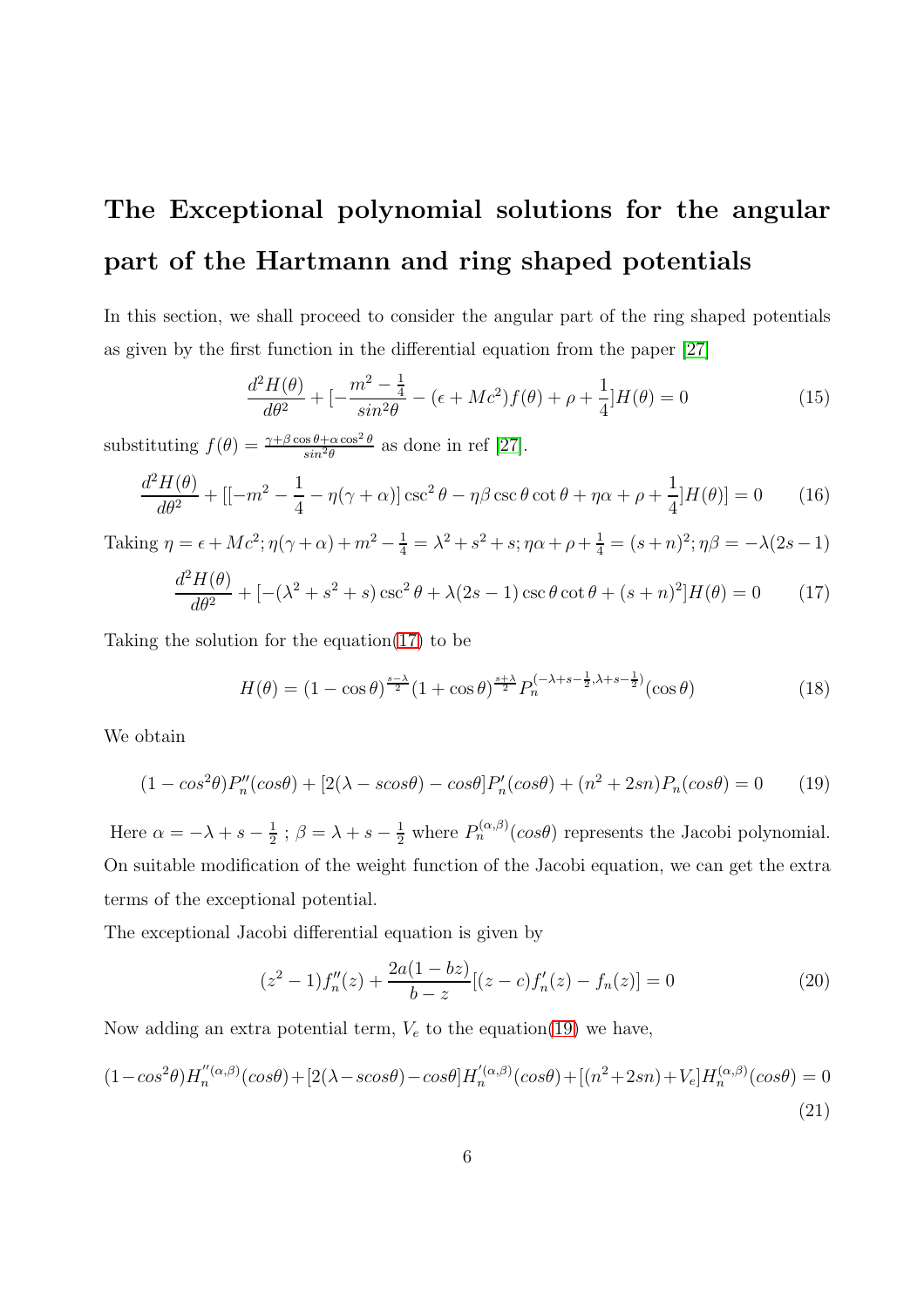Here  $a=\frac{1}{2}$  $\frac{1}{2}(\beta - \alpha) = \lambda; b = \frac{\beta + \alpha}{\beta - \alpha} = \frac{2s - 1}{2\lambda}$  $\frac{s-1}{2\lambda}$ ;  $c = b + \frac{1}{a} = \frac{2s+1}{2\lambda}$  We demand  $H_n^{(\alpha,\beta)}(cos\theta) = \frac{f_n^{(\alpha,\beta)}(cos\theta)}{2s-1}$  $\frac{2s-1}{2\lambda} - cos\theta$ (22)

to be the solution of the equation[\(21\)](#page-5-2) (The calculations of  $\frac{dH_n^{(\alpha,\beta)}}{d\cos\theta}$  and  $\frac{d^2H_n^{(\alpha,\beta)}}{d\cos\theta^2}$  are provided in the Appendix1.) Substituting the values in the equation[\(21\)](#page-5-2)

$$
\begin{aligned}\n(\cos^2\theta - 1) \frac{df_n(\cos\theta)}{d(\cos\theta)} \\
+ [2\lambda - (2s + 1)\cos\theta - \frac{2\sin^2\theta}{\cos\theta - \frac{2s-1}{2\lambda}}] \frac{d^2f_n(\cos\theta)}{d(\cos\theta)^2} \\
+ [n(n + 2s) + \frac{2\sin^2\theta}{(\cos\theta - \frac{2s-1}{2\lambda})^2} + \frac{2\lambda - 2s\cos\theta - \cos\theta}{\cos\theta - \frac{2s-1}{2\lambda}}] f_n(\cos\theta) = 0\n\end{aligned}
$$

(23)

(24)

$$
\begin{aligned}\n&(\cos^2\theta - 1)\frac{df_n}{d(\cos\theta)} \\
&+ [\frac{2\lambda(1 - (\frac{2s-1}{2\lambda})\cos\theta)\cos\theta}{\frac{2s-1}{2\lambda} - \cos\theta} - \frac{2\lambda(1 - (\frac{2s-1}{2\lambda})\cos\theta)^{\frac{2s+1}{2\lambda}}}{\frac{2s-1}{2\lambda} - \cos\theta}] \frac{d^2f_n}{d(\cos\theta)^2} \\
&+ [n^2 + 2sn + \frac{2sin^2\theta}{(\frac{2s-1}{2\lambda} - \cos\theta)^2} + \frac{2\lambda(1 - (\frac{2s-1}{2\lambda})\cos\theta)}{\frac{2s-1}{2\lambda} - \cos\theta} - \frac{2\cos\theta}{\frac{2s-1}{2\lambda} - \cos\theta}] f_n(\cos\theta) = 0\n\end{aligned}
$$

The derivation of the Exceptional form of Jacobi differential equation is provided in the Appendix2. taking  $\cos\theta = z$ ;  $a = \frac{\beta-\alpha}{2} = \lambda$ ;  $b = \frac{\beta+\alpha}{\beta-\alpha} = \frac{2s-1}{2\lambda}$  $\frac{s-1}{2\lambda}; c = b + \frac{1}{a} = \frac{2s+1}{\lambda}$ λ

This is of the form of exceptional Jacobi differential equation given by [20](#page-5-3) comparing with the standard form we get the extra terms of the exceptional potential  $V_e$  this determines the exceptional potential term  $V_e(cos\theta)$  to be

$$
V_e(cos\theta) = -[\frac{2(1 - cos^2\theta)}{(\frac{2s - 1}{2\lambda} - cos\theta)^2} - \frac{2cos\theta}{\frac{2s - 1}{2\lambda} - cos\theta}]
$$
\n(25)

After a few algebraic modifications we get

$$
V_e(cos\theta) = \frac{2(\frac{2s-1}{2\lambda})}{(\frac{2s-1}{2\lambda} - cos\theta)} - \frac{2 - 2(\frac{2s-1}{2\lambda})^2}{(\frac{2s-1}{2\lambda} - cos\theta)^2}
$$
(26)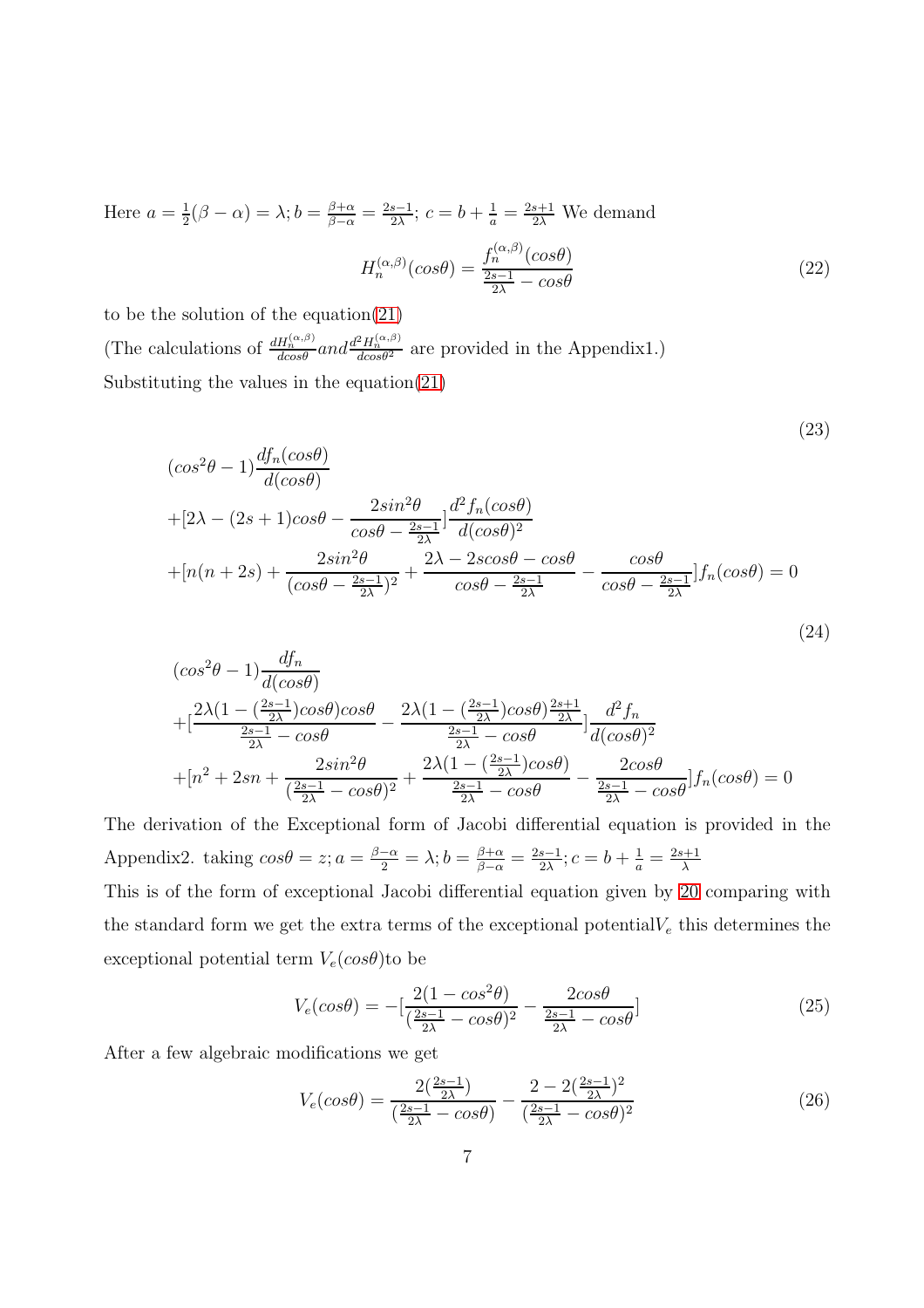Hence the total superpotential is given by  $V(cos\theta) = V_o(cos\theta) + V_e(cos\theta)$ 

$$
V(\cos\theta) = -(\lambda^2 + s^2 + s)\csc^2\theta + \lambda(2s - 1)\csc\theta\cot\theta + (s + n)^2 - \frac{2 - 2(\frac{2s - 1}{2\lambda})^2}{(\frac{2s - 1}{2\lambda} - \cos\theta)^2} + \frac{2(\frac{2s - 1}{2\lambda})}{\frac{2s - 1}{2\lambda} - \cos\theta}
$$
(27)

Similarly we can find the exceptional Jacobi Solutions to the second function of the reference paper[\[27\]](#page-16-14); given equation

$$
\frac{d^2H(r)}{dr^2} + \left[\frac{-\lambda(\lambda - 1)}{\sin^2\theta} - \frac{s(s - 1)}{\cos^2\theta} + (\lambda + s + 2n^2)\right]H_n(\cos\theta)
$$
\n(28)

The solution satisfies the equation

$$
H(\theta) = (1 - \cos 2\theta)^{\frac{\lambda}{2}} (1 + \cos 2\theta)^{\frac{s}{2}} f_n^{(\lambda - \frac{1}{2}, s - \frac{1}{2})} (\cos \theta). \tag{29}
$$

Now adding an extra potential term  $V_e(cos\theta)$  to the above equation gives

$$
\frac{d^2H(r)}{dr^2} + \left[\frac{-\lambda(\lambda - 1)}{\sin^2\theta} - \frac{s(s - 1)}{\cos^2\theta} + (\lambda + s + 2n^2 + V_e(\cos\theta))\right]H_n(\cos\theta)
$$
(30)

$$
a = \frac{s-\lambda}{2}; b = \frac{s+\lambda-1}{s-\lambda}; c = \frac{s+\lambda+1}{s-\lambda}
$$
  
, now setting  

$$
H(s, a\theta) = \frac{f(cos\theta)}{s}
$$
 (21)

 $H(cos\theta) = \frac{f(cos\theta)}{2}$  $cos\theta - b$ (31)

and demanding that  $f(cos\theta)$  satisfies the exceptional Jacobi differential equation

$$
H(\theta) = (1 - \cos 2\theta)^{\frac{\lambda}{2}} (1 + \cos 2\theta)^{\frac{s}{2}} \frac{f_n^{(\lambda - \frac{1}{2}, s - \frac{1}{2})} (\cos \theta)}{\frac{s + \lambda - 1}{s - \lambda}}
$$
(32)

Solving on the similar lines, the exceptional potential for the exceptional Jacobi differential equation, can be shown as

$$
V_e(cos\theta) = \frac{2\left(\frac{s+\lambda-1}{s-\lambda}\right)}{cos\theta - \left(\frac{s+\lambda-1}{s-\lambda}\right)} - \frac{2 - 2\left(\frac{s+\lambda-1}{s-\lambda}\right)^2}{(cos\theta - \frac{s+\lambda-1}{s-\lambda})^2}
$$
(33)

The complete isospectral potential is given by

$$
V(cos\theta) = \frac{-\lambda(\lambda - 1)}{sin^2\theta} - \frac{s(s - 1)}{cos^2\theta} + (\lambda + s + 2n^2) + \frac{2}{cos\theta - \left(\frac{s + \lambda - 1}{s - \lambda}\right)} - \frac{2 - 2\left(\frac{s + \lambda - 1}{s - \lambda}\right)^2}{(cos\theta - \frac{s + \lambda - 1}{s - \lambda})^2} (34)
$$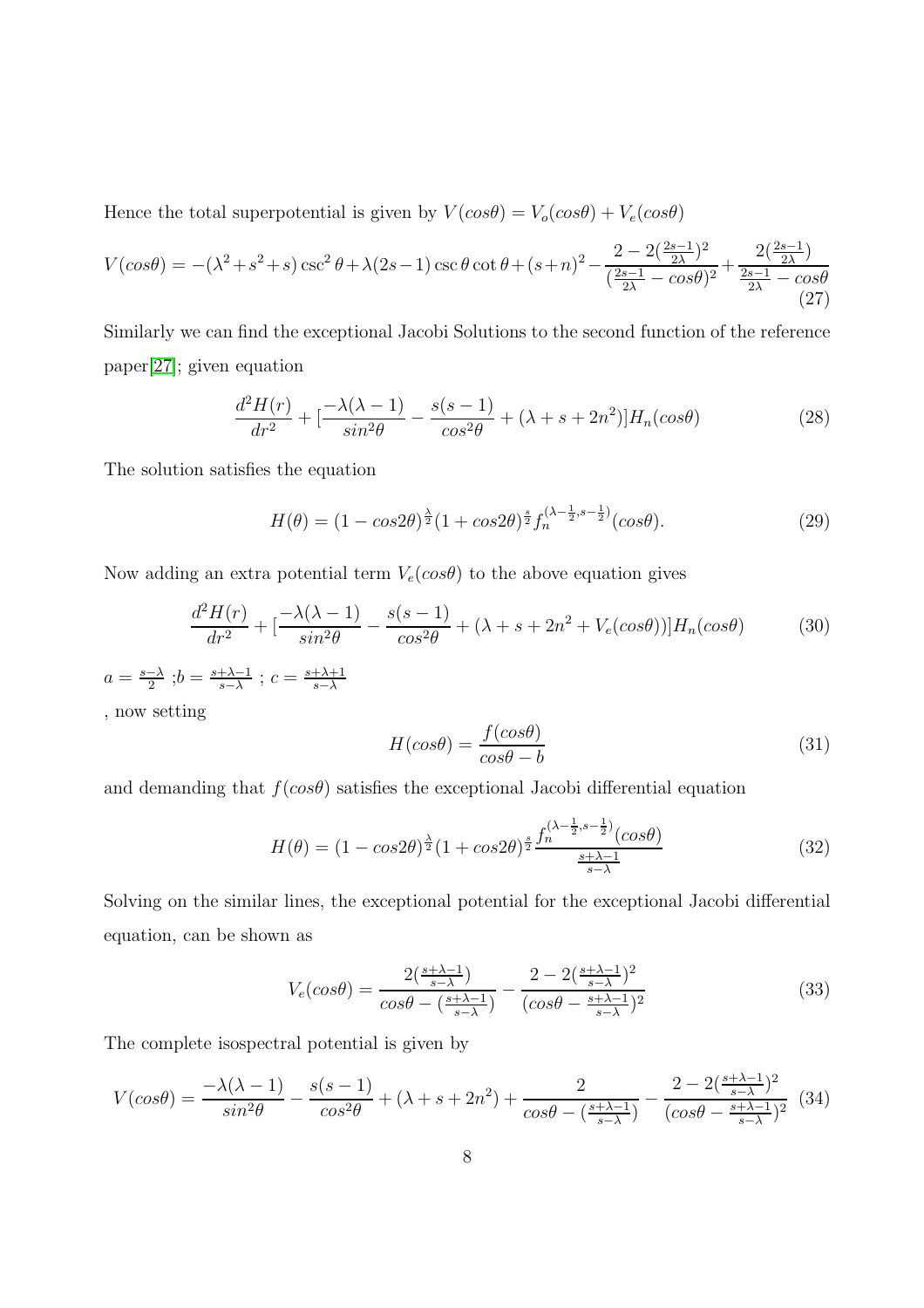# 3 Exceptional polynomial solutions for the Dirac oscillator in the presence of Aharnov Bohm and magnetic monopole potentials

The Aharnov Bohm effect is a quantum mechanical phenomenon in which charged particle, though confined to a region of no electric and magnetic fields, is influenced by an electromagnetic potential. The three dimensional Dirac equation in the presence of Aharnov Bohm and magnetic monopole potentials is studied by A.H. Alhaidhari and the exact solutions to a Dirac Oscillator is obtained, vanishing the time component in the electromagnetic potential [\[28\]](#page-16-15). The three dimensional Dirac equation is given by

$$
(i\gamma^{\mu}\partial_{\mu} - m)\psi = 0 \tag{35}
$$

where m is the mass of rest particle. Here we consider natural units and the radial part of the dirac oscillator for positive energies is given by

$$
\left[-\frac{d^2}{dr^2} + \frac{\epsilon_\theta(\epsilon_\theta + 1)}{r^2} + W^2 - \frac{dW}{dr} + 2\epsilon_\theta \frac{W}{r} - \frac{\epsilon^2 - 1}{\lambda^2}\right] \tilde{R}_+(r) = 0.
$$
 (36)

For the Dirac-Oscillator problem, we take  $W(r)$  to be linear in the radial coordinate as  $W = \omega^2 r$ , where the real parameter  $\omega$  is the oscillator frequency. Thus we have

<span id="page-8-0"></span>
$$
\left[ -\frac{d^2}{dr^2} + \frac{\epsilon_{\theta}(\epsilon_{\theta} + 1)}{r^2} + \omega^4 r^2 + \omega^2 (2\epsilon_{\theta} - 1) - \frac{\epsilon^2 - 1}{\lambda^2} \right] \tilde{R}_+(r) = 0.
$$
 (37)

By choosing  $\epsilon_{\theta} = l$  and  $E = \omega^2(2\epsilon_{\theta}-1) - \frac{\epsilon^2-1}{\lambda^2}$ . Going over to the natural units, that is  $\omega =$ 1, the equation [\(37\)](#page-8-0) resembles non-relativistic 3D oscillator. Taking  $R(r) = r^{l+1} exp(-r^2/2)$ as solution for the differential equation [\(37\)](#page-8-0), we have

$$
f''(r) + \left[\frac{2(l+1)}{r} - 2r\right]f'(r) + (-2l - 3 + 2E)f(r) = 0\tag{38}
$$

By making a change of variable  $r^2 = \xi$ , we arrive at the Laguerre form of differential equation,

$$
\xi \frac{d^2}{d\xi^2} L_n^k(\xi) + (l + \frac{3}{2} - \xi) \frac{d}{d\xi} L_n^k(\xi) + \frac{1}{4} [2E - 2l - 3] L_n^k(\xi) = 0 \tag{39}
$$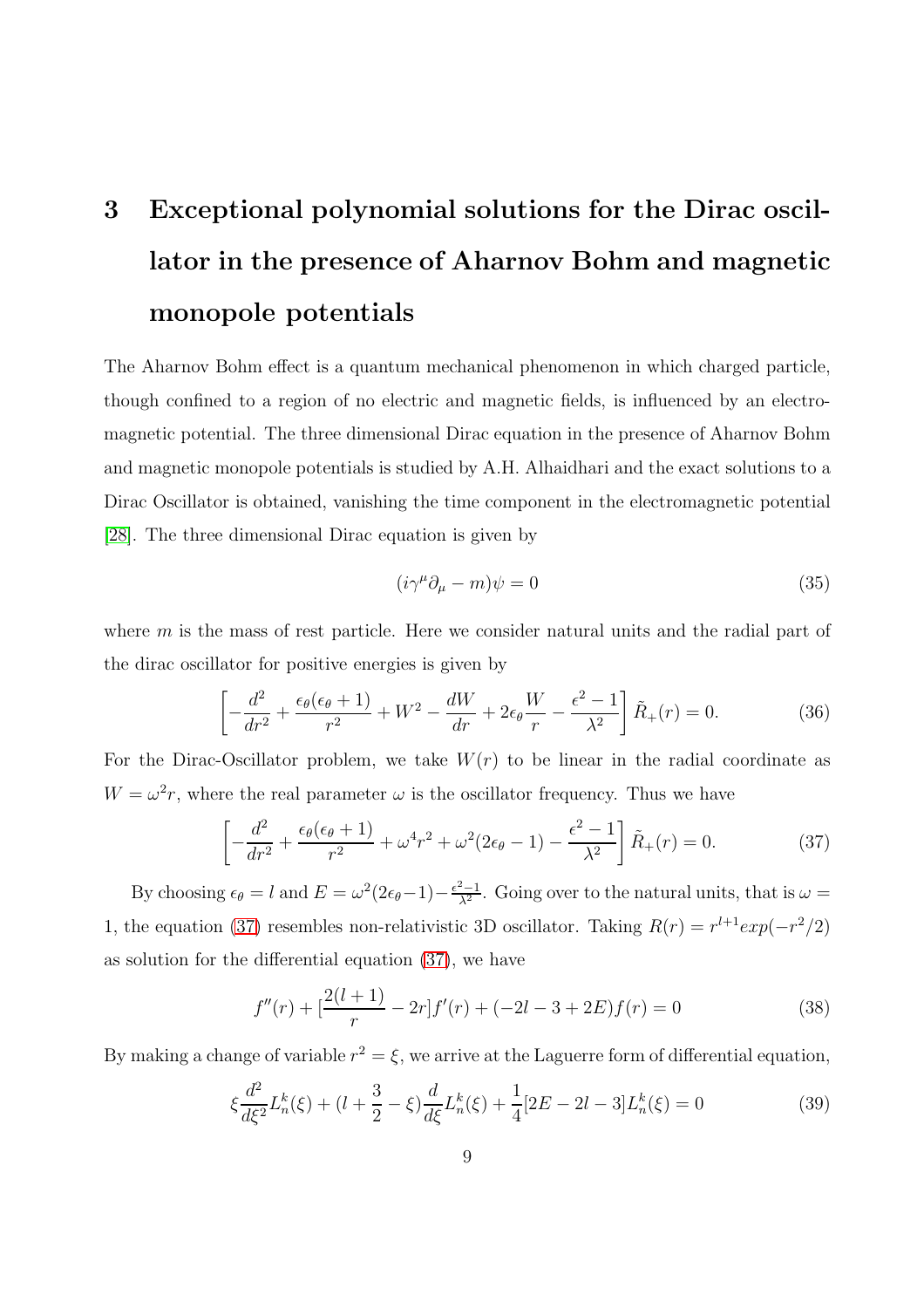where  $L_n^k(\xi)$  satisfies Laguerre differential equation. Then by adding an extra potential  $V_e^{osc}$ we have

$$
\xi \frac{d^2}{d\xi^2} H(\xi) + (l + \frac{3}{2} - \xi) \frac{d}{d\xi} H(\xi) + \frac{1}{4} (2E - 3 - 2l + V_e^{osc}) H(\xi) = 0 \tag{40}
$$

Taking  $m = l + \frac{1}{2}$  $\frac{1}{2}$ ;  $\lambda = 2E - 2l - 3$   $H(\xi)$  satisfies the exceptional Laguerre differential equation. On modification of the weight function and taking  $\lambda = n - 1$ 

$$
H(\xi) = \frac{f^k(\xi)}{\xi + m} \tag{41}
$$

$$
\xi \frac{d^2}{d\xi^2} \frac{f^k(\xi)}{\xi + m} + (m + 1 - \xi) \frac{d}{d\xi} \frac{f^k(\xi)}{\xi + m} + (n - 1) \frac{f^k(\xi)}{\xi + m} = 0
$$
\n(42)

$$
\xi \frac{d^2}{d\xi^2} f^k(\xi) - \frac{\xi - m}{\xi + m}(m + \xi + 1) \frac{d}{d\xi} f^k(\xi) + \frac{\xi - m}{\xi + m} f^k(\xi) = -(n - 1)f^k(\xi) \tag{43}
$$

on simplification we get

$$
-\xi \frac{d^2}{d\xi^2} f^k(\xi) + \frac{\xi - m}{\xi + m} [(m + \xi + 1) \frac{d}{d\xi} f^k(\xi) - f^k(\xi)] = (n - 1) f^k(\xi)
$$
(44)

gives  $V(\xi)$  to be

$$
H(\xi) = \frac{\xi^{\frac{1}{2}} \exp(-l/2)}{(\xi + \frac{2l+1}{2})} f^k(\xi)
$$
\n(45)

$$
V_e(\xi, m) = \frac{1}{\xi + m} - \frac{2m}{(\xi + m)^2}
$$
\n(46)

$$
V_e^{\left(\xi, l\right)} = \frac{1}{\xi + \frac{2l+1}{2}} - 2\frac{\frac{2l+1}{2}}{(\xi + \frac{2l+1}{2})^2} \tag{47}
$$

Thus, we obtain the modified Dirac Oscillator potential in natural units,  $V(r, l) = V_o(r, l) +$  $V_e(r, l)$ 

$$
V(r,l) = \frac{r^2}{2} + \frac{l(l+1)}{r^2} - E + \frac{1}{r^2 + \frac{2l+1}{2}} - \frac{2l+1}{(r^2 + \frac{2l+1}{2})^2}
$$
(48)

The potential having the same eigen values, obtained for the Dirac Oscillator under Aharnov Bohm and Magnetic monopole potentials is thus determined.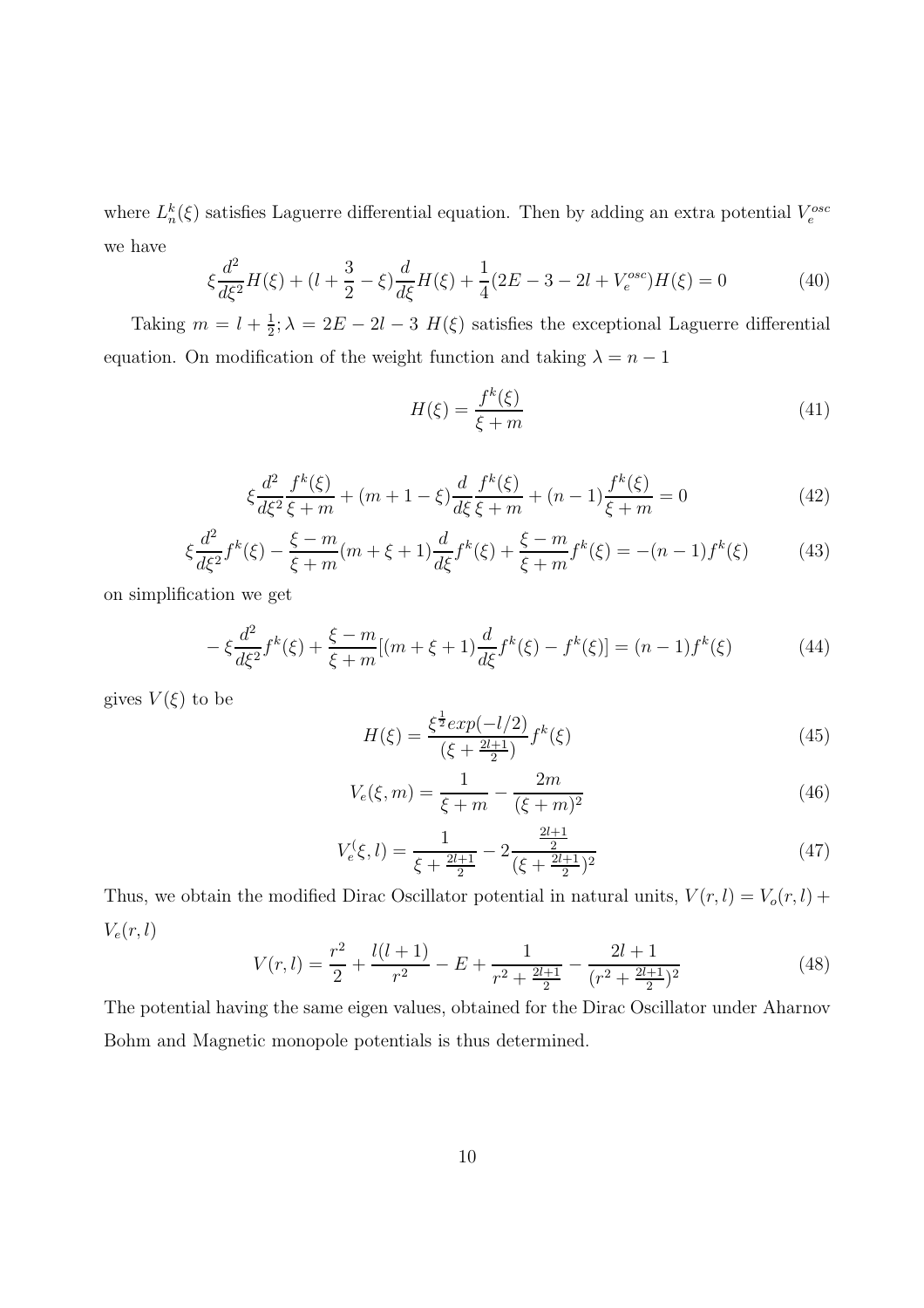#### 4 Relativistic Hydrogen-like Atom

The standard Hydrogen atom problem can be exactly solved using relativistic quantum mechanics. The radial wave function and its solution are derived which involve Associated Laguerre differential equation[\[30\]](#page-17-1). In this work we derive the Hamiltonian for relativistic Hydrogen atom involving exceptional differential equation having the same energy eigen values as the classical Associated Laguerre differential equation. The radial equation for the relativistic Hydrogen-like atom is given by

<span id="page-10-2"></span>
$$
\left[\frac{d^2}{dr^2} + \frac{2}{r}\frac{d}{dr} + \frac{E^2 - m^2c^4}{\hbar^2c^2} + \frac{2EZe^2}{\hbar^2c^2r} - \frac{l(l+1) - z^2e^4/\hbar^2c^4}{r^2}\right]R(r) = 0.
$$
 (49)

By defining the following  $l(l + 1) - z^2 e^4 / \hbar^2 c^4 = s(s + 1); \frac{2Eze^2}{\hbar^2 c^2} = \lambda; and \frac{E^2 - m^2 c^4}{\hbar^2 c^2}$  $\frac{-m^2c^4}{\hbar^2c^2} = \chi^2/4$  Then making a change of variable  $y = \chi r$ , where  $\chi = \frac{2}{\hbar c} (m^2 c^4 - E^2)^{\frac{1}{2}}$ 

$$
\frac{1}{r}\frac{d^2}{dr^2}rR(r) + \left(\frac{\lambda}{r} + \frac{\chi^2}{4} - \frac{s(s+1)}{r^2}\right)R(r) = 0\tag{50}
$$

By taking  $rR(r) = U(r)$ 

$$
\frac{d^2}{dr^2}U(r) + \left(\frac{\lambda}{r} + \frac{\chi^2}{4} - \frac{s(s+1)}{r^2}\right)U(r) = 0\tag{51}
$$

The solution is given by  $U(r) = r^{s+1} exp(-r/2) L_n^k(r)$  $\frac{d^2U}{dr^2} = r^{s+1} exp(-r/2)[L_n^{k''}(r) + \frac{[2(s+1)}{r} - 1]L_n^{k'}$  $\frac{k'}{n}(r) + (\frac{1}{4} - \frac{s+1}{r} + \frac{s(s+1)}{r^2})$  $\frac{(s+1)}{r^2}$ ) $L_n^k(r)$ ]

<span id="page-10-0"></span>
$$
r^{s+1} exp(\frac{-r}{2}) \left[ \frac{d^2}{dr^2} L_n^k(r) + \left( \frac{2(s+1)}{r} - 1 \right) \frac{d}{dr} L_n^k(r) + \left( \frac{1}{4} - \frac{(s+1)}{r} + \frac{s(s+1)}{r^2} + \frac{\chi^2}{4} + \frac{\lambda}{r} - \frac{s(s+1)}{r^2} \right) L_n^k(r) \right] = 0
$$
\n(52)

where  $L_n^k(r)$  satisfies Laguerre differential equation. Now, adding an extra potential, say  $V_e(r, s)$  to the equation[\(4\)](#page-10-0), we have

<span id="page-10-1"></span>
$$
r\frac{d^2}{dr^2}H_n(r) + ((2s+2-r)\frac{d}{dr}H_n(r) + (\lambda - s - 1 + V_e(r, s))H_n(r) = 0.
$$
 (53)

We shall modify the weight function to obtain the exceptional potentials.

$$
H_n(r) = \frac{f(r)}{r+2s+1}; \frac{dH_n}{dr} = \frac{-f(r)}{(r+2s+1)^2} + \frac{f'(r)}{r+2s+1}; \frac{d^2H_n}{dr^2} = f''(r) - \frac{2f'(r)}{(r+2s+1)^2} - \frac{2f(r)}{(r+2s+1)^3}
$$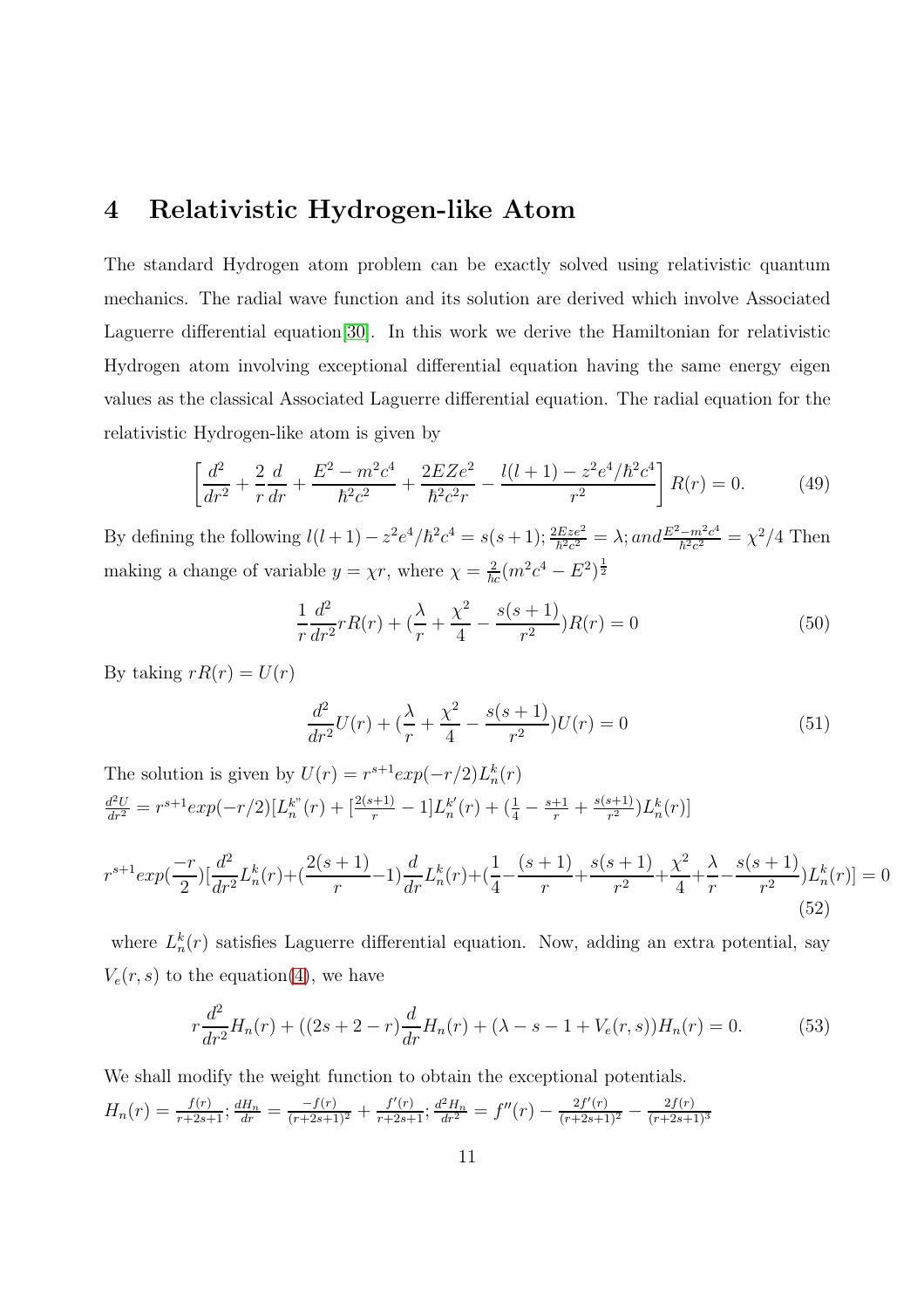Substituting in the equation [\(53\)](#page-10-1)

$$
r\frac{d^2}{dr^2}\left(\frac{f(r)}{r+2s+1}\right) + (2(s+1)-r)\frac{d}{dr}\left(\frac{f(r)}{r+2s+1}\right) + (n-1)\frac{f(r)}{r+2s+1} = 0.
$$
 (54)

On simplification,

$$
= r\left[\frac{f''(r)}{r+2s+1} - \frac{2f'(r)}{(r+2s+1)^2} + \frac{2f(r)}{(r+2s+1)^3}\right] + (2s+2-r)\left[-\frac{f(r)}{(r+2s+1)^2} + \frac{f'(r)}{(r+2s+1)}\right] + \left[\lambda - s - 1 + V_e(r,s)\right]\frac{f(r)}{r+2s+1}
$$
\n(55)

$$
rf''(r) + \left[\frac{-2r}{r+2s+1} + (2s+2-r)\right]f'(r) + \left[\frac{2r}{(r+2s+1)^2} - \frac{2s+2-r}{r+2s+1} + (\lambda-s-1+V_e(r,s))\right]f(r) = 0
$$
\n
$$
(56)
$$
\n
$$
rf''(r) + \left[\left(\frac{r-2s-1}{r+2s+1}\right)(2s+2-r)\right]f'(r) + \left[\frac{r-2s-1}{r+2s+1} + \frac{r-2s-1}{(r+2s+1)^2} + (\lambda-s-1+V_e(r,s))\right]f(r) = 0
$$
\n
$$
(57)
$$

We assume  $\lambda - s = n$ 

$$
rf''(r) - \left(\frac{r-2s-1}{r+2s+1}\right)[(2s+2-r)f'(r) + \frac{2(2s+1)}{(r+2s+1)^2} - \frac{1}{r+2s+1} + V_e(r,s))]f(r) = -(n-1)f(r)
$$
\n(58)

Writing in the form of Laguerre differential equation

$$
-rf''(r) + (\frac{r-2s-1}{r+2s+1})[(2s+2-r)f'(r) + [\frac{2(2s+1)}{(r+2s+1)^2} - \frac{1}{r+2s+1} + V_e(r,s)]]f(r)] = (n-1)f(r)
$$
\n(59)

gives  $V_e(r, s)$  to be

$$
V_e(r,s) = \frac{1}{r+2s+1} - \frac{2(2s+1)}{(r+2s+1)^2}
$$
(60)

The added term to eq.[\(49\)](#page-10-2) takes the form of isospectral potential. Thus, the new potential is given by  $V^+(r, s) = V_o(r, s) + V_e(r, s)$ 

$$
V^+(r,s) = \frac{s(s+1)}{r^2} - \frac{\lambda}{r} + E + \frac{1}{r+2s+1} - \frac{2(2s+1)}{(r+2s+1)^2}
$$
(61)

It is clear from the above that the relativistic Hydrogen like atom is a conditionally exactly solvable model.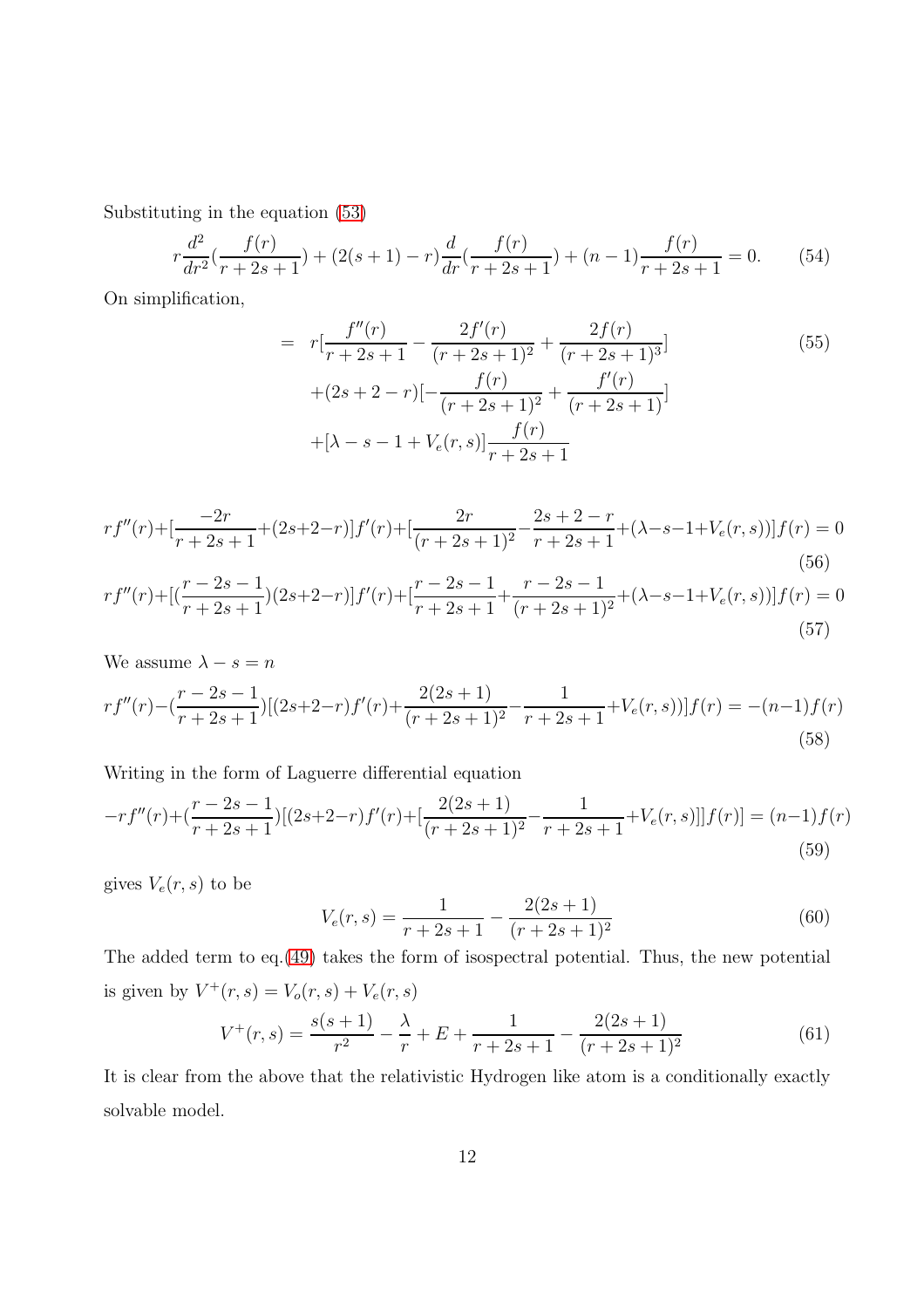### 5 Conclusion

In this paper, we have constructed the rational extensions to the Dirac equation in the presence of Hartmann and ring shaped potentials whose solutions are the exceptional Laguerre and exceptional Jacobi polynomials. We have also constructed the rational extensions to the Radial component of the Dirac oscillator wherein the electromagnetic potential is the combination of the Aharnov-Bohm and magnetic monopole potential whose solutions are the exceptional Laguerre polynomials. Then we have constructed the rational extensions for the relativistic Hydrogen-like atom whose solutions are exceptional Laguerre polynomial.

### Acknowledgments

KVSSC acknowledges the Department of Science and Technology, Govt of India (fast-track scheme (D. O. No: MTR/2018/001046)) for financial support.

### Appendix1

calculation of  $\frac{dH_n^{(\alpha,\beta)}}{dcos\theta}$  and  $\frac{d^2H_n^{(\alpha,\beta)}}{dcos\theta^2}$ 

$$
H_n(x) = \frac{f(x)}{x - b} \tag{62}
$$

$$
\frac{dH_n(x)}{dx} = \frac{f'(x)}{x - b} - \frac{f(x)}{(x - b)^2} \tag{63}
$$

$$
\frac{d^2H_n(x)}{dx^2} = \frac{f''(x)}{x-b} - 2\frac{f'(x)}{(x-b)^2} + 2\frac{f(x)}{(x-b)^3}
$$
(64)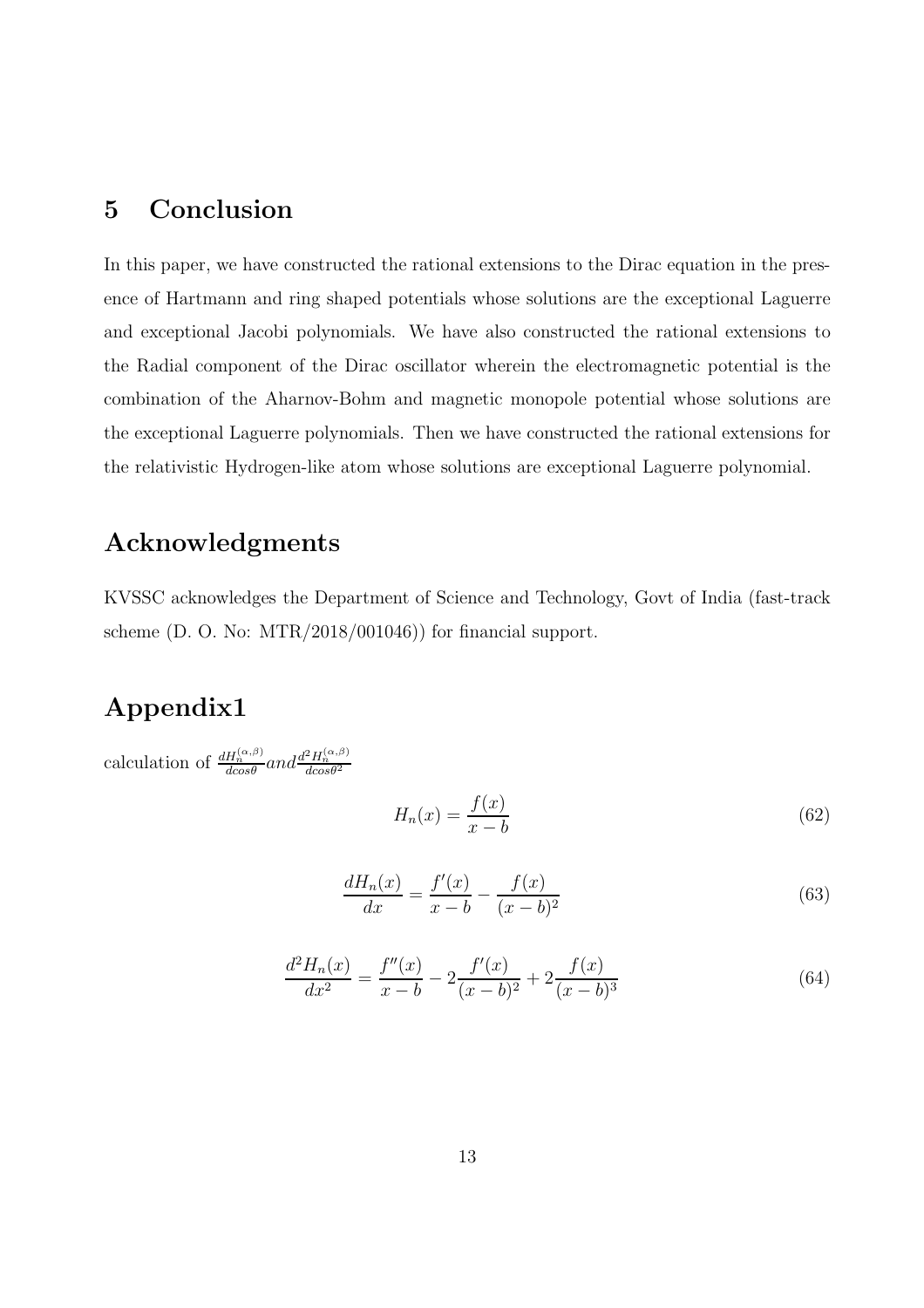here  $x = cos\theta$ ;  $b = \frac{2s-1}{2\lambda}$  $\frac{s-1}{2\lambda}$ ; substituting in the equation[\(21\)](#page-5-2), we get

$$
(1 - \cos^2\theta) \left[ \frac{f''(\cos\theta)}{\cos\theta - b} - 2 \frac{f'(\cos\theta)}{(\cos\theta - b)^2} + 2 \frac{f(\cos\theta)}{(\cos\theta - b)^3} \right]
$$
  
+ 
$$
[2(\lambda - \cos\theta) - \cos\theta] \left[ \frac{f'(\cos\theta)}{\cos\theta - b} - \frac{f(\cos\theta)}{(\cos\theta - b)^2} \right]
$$
  
+ 
$$
[(n^2 + 2sn) + V_e] \left[ \frac{f'(\cos\theta)}{\cos\theta - b} - \frac{f(\cos\theta)}{(\cos\theta - b)^2} \right]
$$

$$
sin^{2}\theta[f''(cos\theta) - 2sin^{2}\theta \frac{f'(cos\theta)}{(cos\theta - b)} + 2sin^{2}\theta \frac{f(cos\theta)}{(cos\theta - b)^{2}}]
$$
  
+
$$
[2(\lambda - scos\theta) - cos\theta][\frac{f'(cos\theta)}{cos\theta - b} - \frac{f(cos\theta)}{(cos\theta - b)^{2}}]
$$
  
+
$$
[(n^{2} + 2sn) + V_{e}][\frac{f'(cos\theta)}{cos\theta - b} - \frac{f(cos\theta)}{(cos\theta - b)^{2}}]
$$

$$
(67)
$$

(69)

(66)

$$
\sin^2\theta[f''(\cos\theta) + [2(\lambda - s\cos\theta) - \cos\theta - \frac{2\sin^2\theta}{\cos\theta - b}]f'(\cos\theta) + [(n^2 + 2sn) + V_e][\frac{2(\lambda - s\cos\theta) - \cos\theta}{(\cos\theta - b)} - \frac{2\sin^2\theta}{(\cos\theta - b)^2}]f(\cos\theta)
$$
(68)

## Appendix2

Calculation of exceptional potential for the angular part of Hartmann and Ring shaped potentials.

$$
sin^{2}\theta f''_{n}(cos\theta)
$$
  
+
$$
[2\lambda - (2s + 1)cos\theta - \frac{2sin^{2}\theta}{cos\theta - \frac{2s-1}{2\lambda}}]f'_{n}(cos\theta)
$$
  
+
$$
[n(n + 2s) + \frac{2sin^{2}\theta}{cos\theta - (\frac{2s-1}{2\lambda})^{2}} + \frac{2\lambda - 2scos\theta - cos\theta}{cos\theta - \frac{2s-1}{2\lambda}} - \frac{cos\theta}{cos\theta - \frac{2s-1}{2\lambda}}]f_{n}(cos\theta) = 0
$$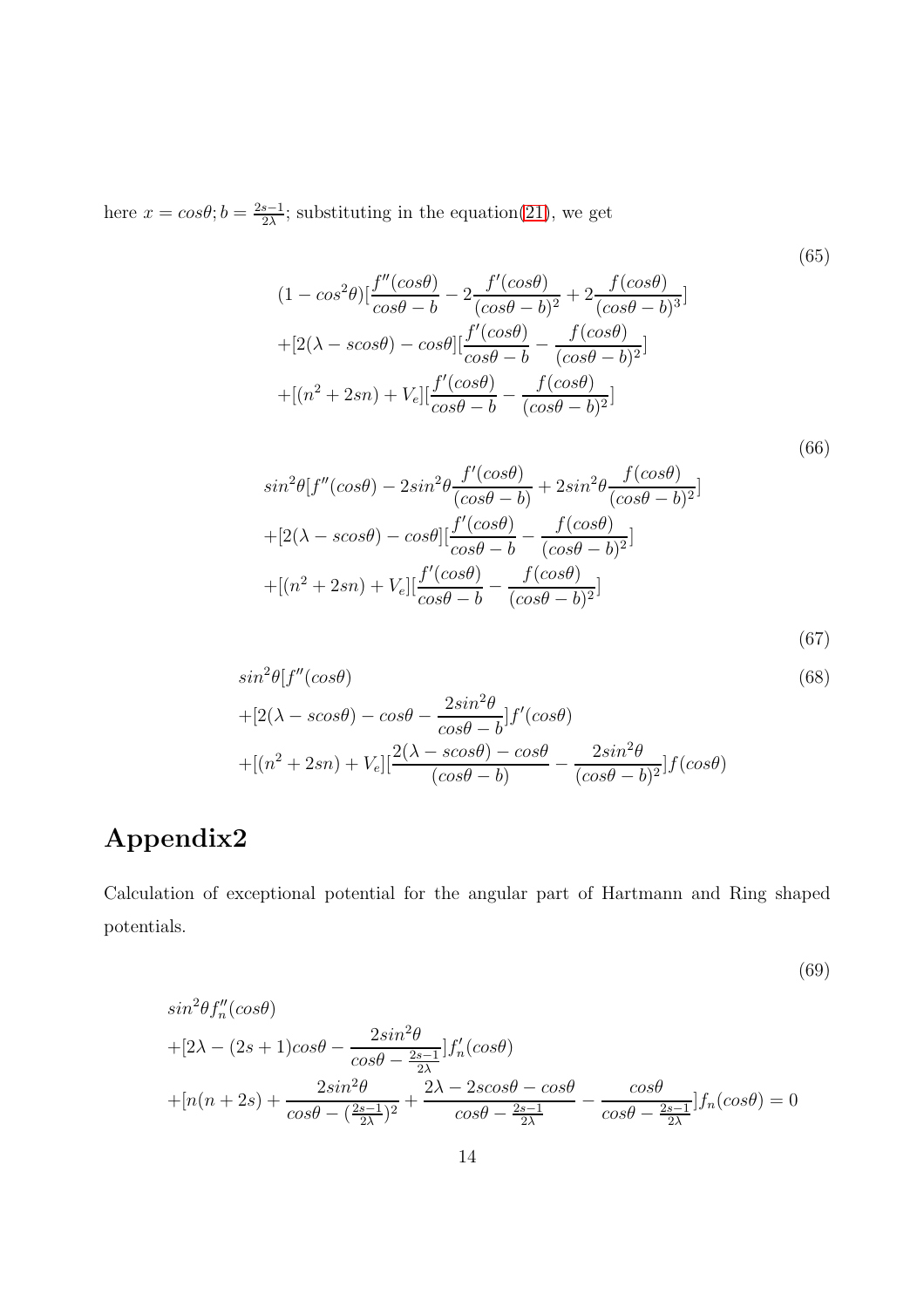$$
\sin^2\theta f''_n(\cos\theta) \n+ \left[ \frac{(2\lambda - (2s+1)\cos\theta)(\cos\theta - \frac{2s-1}{2\lambda}) - 2\sin^2\theta}{\cos\theta - \frac{2s-1}{2\lambda}} \right] f'_n(\cos\theta) \n+ \left[ n^2 + 2sn + \frac{2\sin^2\theta}{\cos\theta - (\frac{2s-1}{2\lambda})^2} + \frac{2\lambda - 2s\cos\theta + \cos\theta}{\cos\theta - \frac{2s-1}{2\lambda}} - \frac{2\cos\theta}{\cos\theta - \frac{2s-1}{2\lambda}} \right] f_n(\cos\theta) = 0
$$
\n(71)

(70)

$$
\sin^2\theta f_n''(\cos\theta) \n+ \left[ \frac{2\lambda \cos\theta - 2\alpha \cos^2\theta - \cos^2\theta - 2s + 1 - \frac{(2s-1)(2s+1)}{2\lambda}\cos\theta - 2 + 2\cos^2\theta}{\cos\theta - \frac{2s-1}{2\lambda}} \right] f_n'(\cos\theta) \n+ \left[ n^2 + 2sn + \frac{2\sin^2\theta}{\cos\theta - \left(\frac{2s-1}{2\lambda}\right)^2} + \frac{2\lambda - 2\alpha \cos\theta + \cos\theta}{\cos\theta - \frac{2s-1}{2\lambda}} - \frac{2\alpha \sin\theta}{\cos\theta - \frac{2s-1}{2\lambda}} \right] f_n(\cos\theta) = 0
$$
\n(72)

$$
\sin^2\theta f_n''(\cos\theta) \n+ \left[\frac{2\lambda\cos\theta - 2\alpha\cos^2\theta - 2s - \frac{(2s-1)(2s+1)}{2\lambda}\cos\theta - 1 + \cos^2\theta}{\cos\theta - \frac{2s-1}{2\lambda}}\right] f_n'(\cos\theta) \n+ \left[n^2 + 2sn + \frac{2\sin^2\theta}{\cos\theta - \left(\frac{2s-1}{2\lambda}\right)^2} + \frac{2\lambda - 2\alpha\cos\theta + \cos\theta}{\cos\theta - \frac{2s-1}{2\lambda}} - \frac{2\alpha s\theta}{\cos\theta - \frac{2s-1}{2\lambda}}\right] f_n(\cos\theta) = 0
$$
\n(73)

$$
\sin^2\theta f_n''(\cos\theta) \n+ \left[ \frac{2\lambda(1 - (\frac{2s-1}{2\lambda})\cos\theta)\cos\theta}{\cos\theta - \frac{2s-1}{2\lambda}} - \frac{(2s+1) - \frac{2s-1}{2\lambda}(2s+1)\cos\theta}{\cos\theta - \frac{2s-1}{2\lambda}} \right] f_n'(\cos\theta) \n+ \left[ n^2 + 2sn + \frac{2\sin^2\theta}{\cos\theta - (\frac{2s-1}{2\lambda})^2} + \frac{2\lambda - 2s\cos\theta + \cos\theta}{\cos\theta - \frac{2s-1}{2\lambda}} - \frac{2\cos\theta}{\cos\theta - \frac{2s-1}{2\lambda}} \right] f_n(\cos\theta) = 0
$$
\n(74)

$$
sin^2\theta f''_n(cos\theta)
$$
  
+
$$
[\frac{2\lambda(1 - (\frac{2s-1}{2\lambda})cos\theta)cos\theta}{cos\theta - \frac{2s-1}{2\lambda}} - \frac{2\lambda[1 - (\frac{2s-1}{2\lambda})cos\theta] \frac{2s+1}{2\lambda}}{cos\theta - \frac{2s-1}{2\lambda}}]f'_n(cos\theta)
$$
  
+
$$
[n^2 + 2sn + \frac{2sin^2\theta}{(cos\theta - \frac{2s-1}{2\lambda})^2} + \frac{2\lambda(1 - (\frac{2s-1}{2\lambda}))cos\theta}{cos\theta - \frac{2s-1}{2\lambda}} - \frac{2cos\theta}{cos\theta - \frac{2s-1}{2\lambda}}]f_n(cos\theta) = 0
$$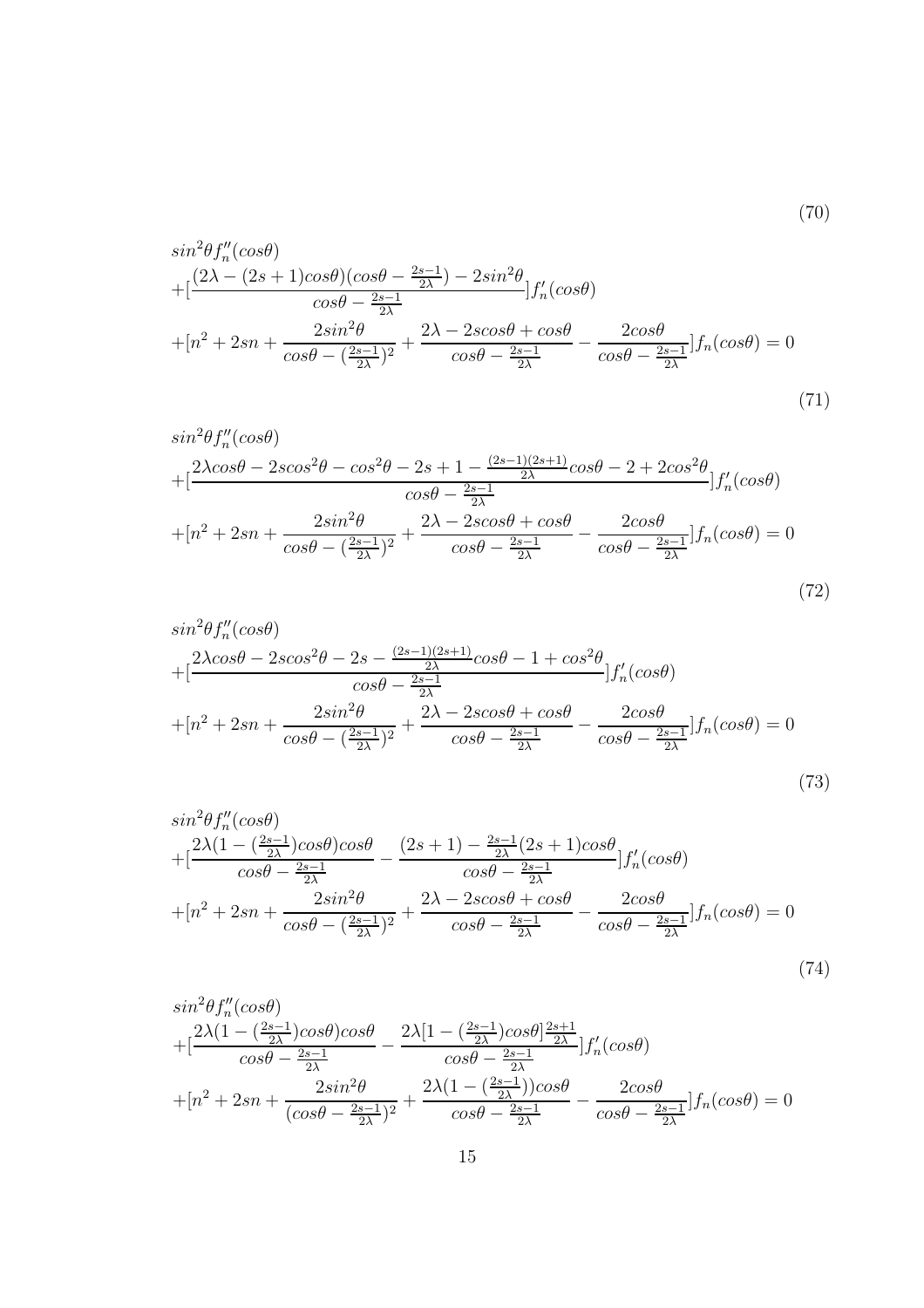#### Bibiliography

#### <span id="page-15-0"></span>References

- <span id="page-15-1"></span>[1] D. G´omez-Ullate, N. Kamran and R. Milson, J. Approx. Theory, 162, 987, [\(arXiv:0805.3376\)](http://arxiv.org/abs/0805.3376), (2010).
- <span id="page-15-2"></span>[2] D. Gómez-Ullate, N. Kamran and R. Milson, *J. Math. Anal. Appl.*, **359**, 352,[\(arXiv:0807.3939\)](http://arxiv.org/abs/0807.3939), (2009).
- <span id="page-15-3"></span>[3] C. Quesne, Exceptional orthogonal polynomials, exactly solvable potentials and supersymmetry JPA, 41, 392001.http://arxiv.org/abs/0807.4087arXiv:0807.4087, (2008).
- [4] C. Quesne, Solvable Rational Potentials and Exceptional Orthogonal Polynomials in Supersymmetric Quantum Mechanics, SIGMA, 5, 084, (2009) and references therein. http://arxiv.org/abs/0906.2331
- <span id="page-15-5"></span><span id="page-15-4"></span>[5] S. Odake and R. Sasaki, Physics Letters B 702, no. 2-3, 164, (2011).
- <span id="page-15-6"></span>[6] S. Odake and R. Sasaki, Physics Letters B 684, 173, (2010).
- <span id="page-15-7"></span>[7] R. Sasaki, S. Tsujimoto, and A. Zhedanov, J.Phys.A, 43, no. 31, 315204, (2010).
- <span id="page-15-8"></span>[8] D. G´omez-Ullate, N. Kamran, and R. Milson, Journal of Mathematical Analysis and Applications 387, no. 1, 410, (2012).
- <span id="page-15-9"></span>[9] Y. Grandati, Annals of Physics 327, 2411,(2012).
- <span id="page-15-10"></span>[10] D. G'omez-Ullate, N. Kamran, and R. Milson, J.Phys.A 43, no. 43, 434016, (2010).
- <span id="page-15-11"></span>[11] C.-L. Ho, Progress of Theoretical Physics 126, 2, 185, (2011).
- [12] B Bagchi, C Quesne and R Roychoudhury, Pramana J Phys, 73, issue 2, 337, (2009).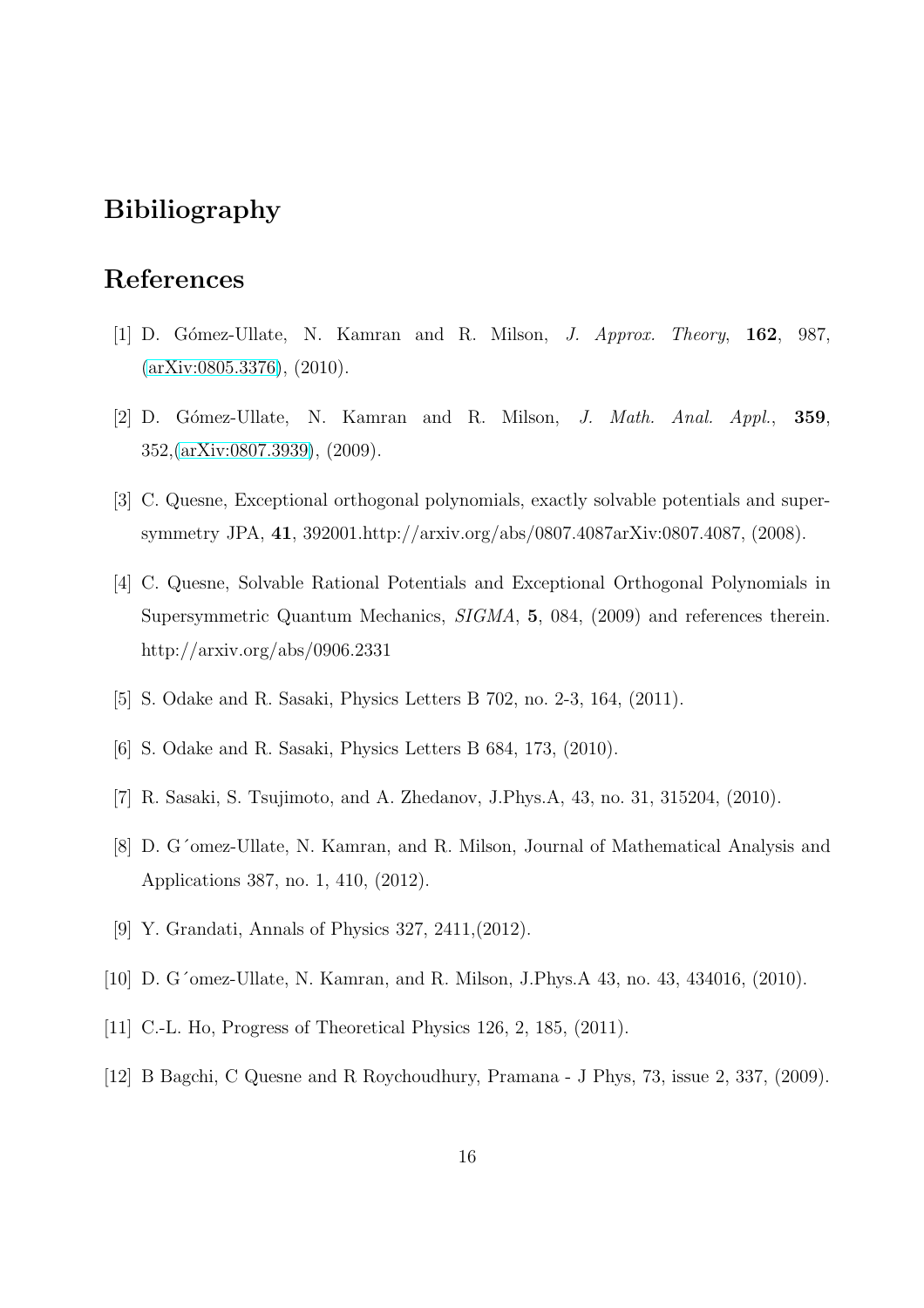- <span id="page-16-1"></span><span id="page-16-0"></span>[13] B Bagchi and C Quesne, Phys. Lett. A273, 285 (2000).
- <span id="page-16-2"></span>[14] B Bagchi and C Quesne, Phys. Lett. A300, 18 (2002).
- <span id="page-16-3"></span>[15] B Bagchi, S Mallik and C Quesne, Int. J. Mod. Phys. A17, 51 (2002)
- <span id="page-16-4"></span>[16] Y. Grandati, Rational extensions of solvable potentials and exceptional orthogonal polynomials, Journal of Physics: Conference Series 343, 012041,(2012).
- <span id="page-16-5"></span>[17] S. Odake and R. Sasaki, J.Phys.A, 43, 335201,(2010).
- <span id="page-16-6"></span>[18] A.B.J. Kuijlaars and R. Milson, Journal of Approximation Theory 200, 28,(2015).
- <span id="page-16-7"></span>[19] C.L. Ho, Dirac(-Pauli), Annals of Physics 326, 797, (2011).
- <span id="page-16-8"></span>[20] I. Marquette and C. Quesne, Journal of Mathematical Physics, 54, 042102, (2013).
- <span id="page-16-9"></span>[21] K.V.S. Shivchaitanya,S.Sree ranjani,P.K. Panigrahi, R. Radhakrishnan V. Srinivasan, Pramana (85) [\(arXiv:1110.3738v](http://arxiv.org/abs/1110.3738)2) [math-ph], (2015).
- <span id="page-16-10"></span>[22] KVS Shivchaitanya Pramana, 91, (2018).
- <span id="page-16-11"></span>[23] J. Benitez, R.P. Martinez Y. Romero, H.N. Nunez-Yepez,A.L. Salas-Brito textitPhysics Review Letters, Volume 64, Number 14, (1990).
- <span id="page-16-12"></span>[24] R.P. Martinez-y-Romero, H.N. Nunez-Yepez, A.L. Salas-Brito, , European Journal of Physics, (arXiv:quant-ph 990806v1), (1999).
- <span id="page-16-13"></span>[25] Carlos. J. Quimbay, Y.F. Perez, R.A. Hernandez Electronic Journal of Theoretical Physics, 41, 19-42 (2014).
- <span id="page-16-14"></span>[26] B. Hamil, *Modern Physics Letters A*, **31**, (2017).
- <span id="page-16-15"></span>[27] Z. Bakhshi, Advances in High Energy Physics 1-9, (2018).
- [28] A. D. Alhaidari, arxiv.org/ftp/hep-th/papers/0501/0501037.pdf.